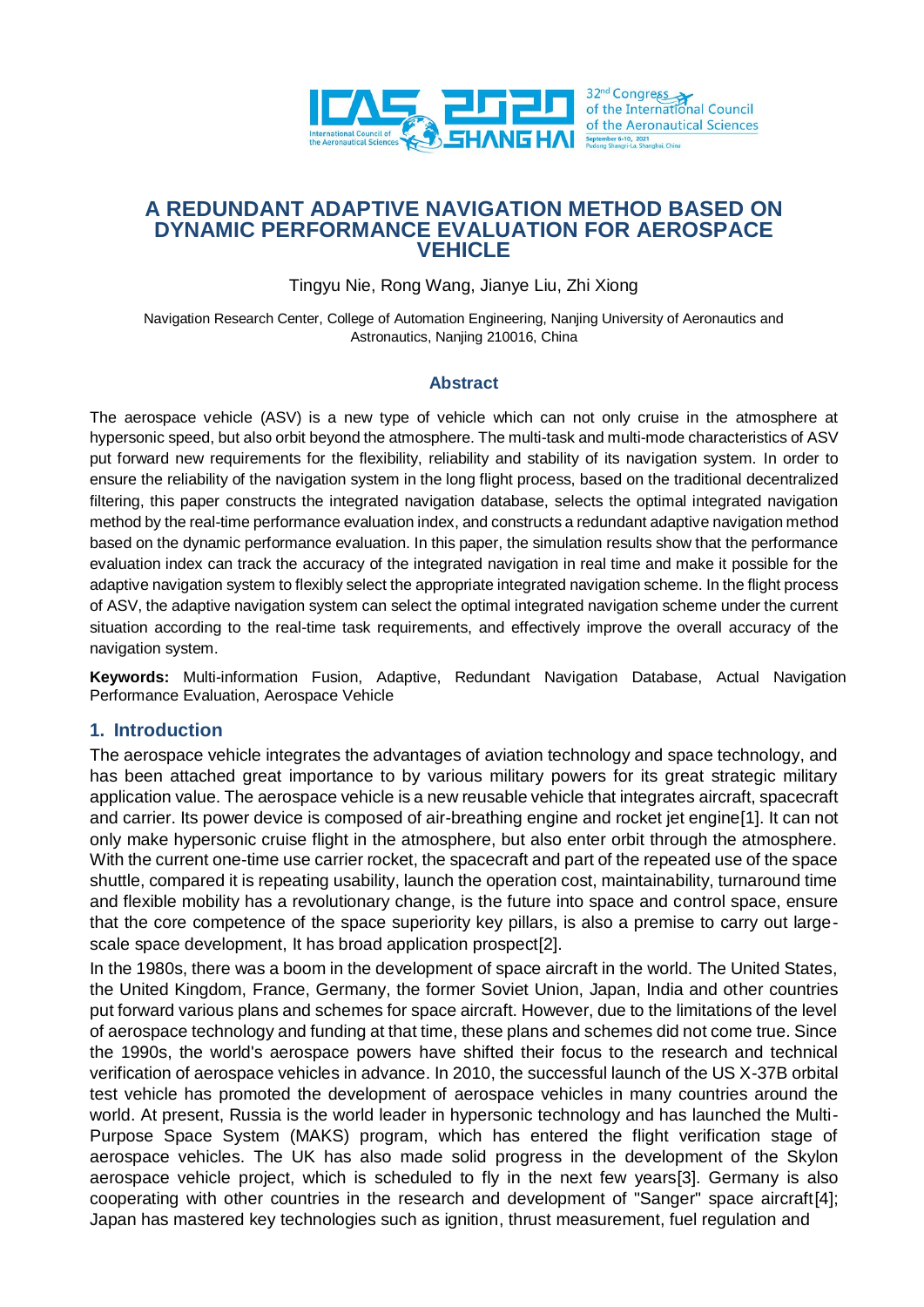engine cooling; India's defence ministry has also launched a small reusable aerospace vehicle programme. By contrast, the United States is a leader in the development of aerospace vehicles. The X-37B has successfully conducted five launch and landing tests, and is expected to be further developed in the future as research continues to deepen and technology advances[5].

The characteristics of multi-task and multi-operation mode of aerospace vehicle require flexibility, reliability and stability of navigation system. In order to ensure the reliability of the long-duration flight navigation system of aerospace vehicle, the different cooperation of multiple integrated navigation systems can provide accurate navigation information continuously in the whole flight process of aerospace vehicle in the case of failure and abnormality of some navigation systems. In order to ensure the reliability of the navigation system during the whole flight several redundant navigation sensors can be used to form the redundant multi-source fault tolerant integrated navigation system. This, in turn, brings the need for a new navigation system. Different flight stages have different flight environments, at the same time, the demand for the output precision of the navigation system is also different. Therefore, it is necessary to have a navigation system that can be applied to the whole flight, which can make use of onboard redundant navigation sensors to achieve optimal information matching and processing in different flight stages, so as to obtain high reliability and precision navigation results.

The optimal fusion of navigation sensors with redundant configuration can be realized by information fusion method. At present, the information fusion methods of navigation system can be divided into two categories: centralized filtering and decentralized filtering. Because the redundancy potential of centralized filtering multi-sensor integrated navigation system can not always be fully utilized decentralized filtering has been paid more and more attention. Decentralized filtering divides the state estimation problem of a high-order system into several local state estimation problems of subsystems, and obtains the global state estimation of the system according to certain criteria.

## **2. Adaptive Navigation Scheme for ASV**

### 2.1 Analysis of ASV Navigation System

The flight process of aerospace vehicle can be divided into ascent, in-orbit, re-entry and landing stages. In different stages of flight environment is different, the accuracy and performance of the navigation system also have different requirements. In order to meet the mission requirements of aerospace vehicles, the navigation system must have high precision and adaptive characteristics. On this basis, this paper presents an adaptive navigation scheme based on dynamic performance evaluation. The flight stage of the aerospace vehicle and its performance requirements for the navigation system are shown in Figure 1.



Figure 1 - Schematic diagram of priority of navigation information fusion at each stage of ASV As can be seen from Figure 1, in the ascent stage, there is a higher demand for navigation position and velocity information; in the orbit and reentry stage, there is a higher demand for navigation position information; while in the landing stage, there is a high demand for navigation position and attitude information. Combine with the aerospace vehicle task environment, this paper designs the navigation system configuration scheme as shown in Figure 1.

### 2.2 Models of Redundant Navigation Systems for ASV

Before analyzing the adaptive navigation scheme of aerospace vehicle, it is necessary to configure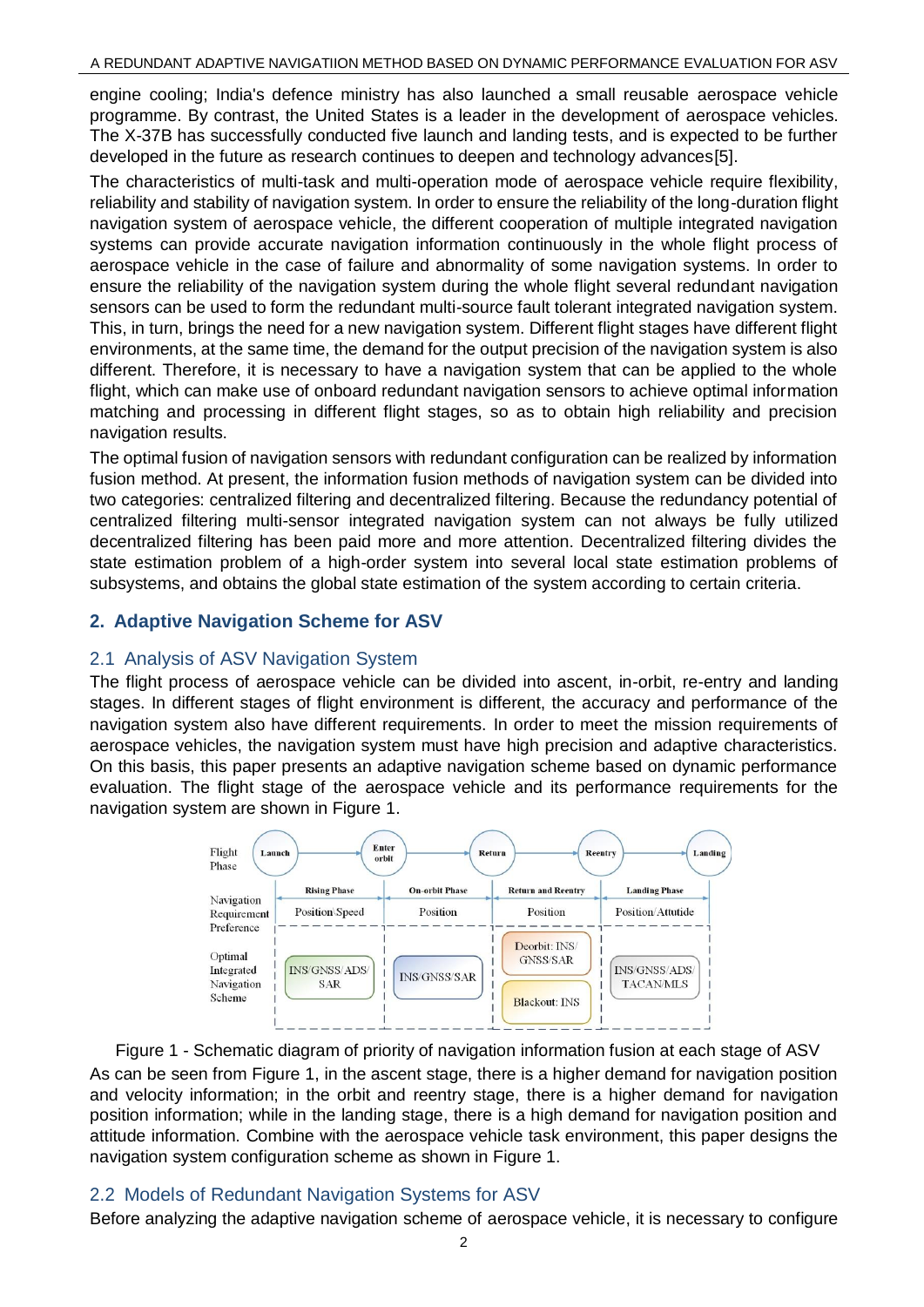the navigation subsystems of aerospace vehicle, such as inertial navigation system (INS), global navigation satellite system (GNSS), starlight navigation system (SAR), atmospheric data system (ADS), tactical air navigation system (TACAN) and microwave landing system (MLS), and establish the corresponding model.

#### 1) Inertial Navigation System

The inertial navigation system obtains high precision angular acceleration and acceleration through gyroscope and accelerometer, and obtains position information and velocity information through dead reckonings. However, the errors of its position, speed and attitude accumulated over the working time and showed a divergent trend. Therefore, this paper takes the inertial navigation system as the core, supplemented by other navigation systems to form an integrated navigation system.

The state matrix  $\;X(t)\;$  is defined as strapdown inertial navigation system error. Combine with the error equation of basic navigation parameters of the strapdown inertial navigation system and the error equation of inertial instrument, the state equation of the inertial/multi-sensor integrated navigation system can be obtained as follows:

$$
\dot{X}(t) = F(t)X(t) + G(t)W(t)
$$
\n(1)

Where,  $F(t)$  represents the one-step state transition matrix of the state equation of the inertial/satellite integrated navigation system;  $G(t)$  represents the system white noise error matrix of the state equation of the inertial/satellite integrated navigation system;  $W(t)$  is the system error white noise vector of the state equation of inertial/satellite integrated navigation system, and the system state vector is defined as[6]:

$$
X = [\phi_n \quad \phi_e \quad \phi_d \quad \delta V_n \quad \delta V_e \quad \delta V_d \quad \delta L \quad \delta \lambda \quad \delta h
$$
  

$$
\varepsilon_{bx} \quad \varepsilon_{by} \quad \varepsilon_{bz} \quad \varepsilon_{rx} \quad \varepsilon_{ry} \quad \varepsilon_{rz} \quad \nabla_{rz} \quad \nabla_{ry} \quad \nabla_{rz} \quad \Gamma
$$
 (2)

Where  $\phi_e$ ,  $\phi_n$ ,  $\phi_u$  is the error Angle of three-way digital platform;  $\delta v_e$ ,  $\delta v_n$ ,  $\delta v_d$  is the three-direction velocity error;  $\delta L, \delta\lambda, \delta h$  is the error of latitude, longitude and altitude;  $\epsilon_{bx}, \epsilon_{by}, \epsilon_{bz}$  and  $\epsilon_{rx}, \epsilon_{ry}, \epsilon_{rz}$ are the three-way gyro constant drift error and the three-way first-order Markov drift error respectively;  $\nabla_{\scriptscriptstyle rx}, \nabla_{\scriptscriptstyle ry}, \nabla_{\scriptscriptstyle rz}$  is the zero deviation of the three-way accelerometer.

### 2) Global Navigation Satellite System

GNSS is a general term for all operating Satellite Navigation Systems, including the U.S. 's GPS, Russia's Glonass and China's Beidou Navigation System[7]. GNSS provides high precision navigation parameter information for the carrier by means of Doppler ranging or time ranging[8].

In this paper, GNSS provides the position (longitude, latitude, height), speed (north, east, ground) and attitude (roll Angle, pitch Angle, heading Angle under geographical system) of the carrier, and INS/GNSS adopts the combination of position, speed and attitude.

The measurement vector of INS/GNSS subsystem is defined as:

$$
Z_{GNSS}(t) = \begin{bmatrix} \gamma_{INS} - \gamma_{GNSS} \\ \theta_{INS} - \theta_{GNSS} \\ \gamma_{NNS} - \gamma_{GNSS} \\ \gamma_{NNS} - \gamma_{nGNSS} \\ \gamma_{NNS} - \gamma_{nGNSS} \\ \gamma_{NNS} - \gamma_{nGNSS} \\ \gamma_{NNS} - \gamma_{nGNSS} \\ \gamma_{NNS} - \gamma_{nGNSS} \\ \gamma_{NNS} - \gamma_{nGNSS} \\ \gamma_{NNS} - \gamma_{nGNSS} \\ \gamma_{NNS} - \gamma_{nGNSS} \\ \gamma_{NNS} - \gamma_{nGNSS} \\ \gamma_{NNS} - \gamma_{nGNSS} \\ \gamma_{NNS} - \gamma_{nGNSS} \\ \gamma_{NNS} \\ \gamma_{NNS} \\ \gamma_{NNS} \\ \gamma_{NNS} \\ \gamma_{NNS} \\ \gamma_{NNS} \\ \gamma_{NNS} \\ \gamma_{NNS} \\ \gamma_{NNS} \\ \gamma_{NNS} \\ \gamma_{NNS} \\ \gamma_{NNS} \\ \gamma_{NNS} \\ \gamma_{NNS} \\ \gamma_{NNS} \\ \gamma_{NNS} \\ \gamma_{NNS} \\ \gamma_{NNS} \\ \gamma_{NNS} \\ \gamma_{NNS} \\ \gamma_{NNS} \\ \gamma_{NNS} \\ \gamma_{NNS} \\ \gamma_{NNS} \\ \gamma_{NNS} \\ \gamma_{NNS} \\ \gamma_{NNS} \\ \gamma_{NNS} \\ \gamma_{NNS} \\ \gamma_{NNS} \\ \gamma_{NNS} \\ \gamma_{NNS} \\ \gamma_{NNS} \\ \gamma_{NNS} \\ \gamma_{NNS} \\ \gamma_{NNS} \\ \gamma_{NNS} \\ \gamma_{NNS} \\ \gamma_{NNS} \\ \gamma_{NNS} \\ \gamma_{NNS} \\ \gamma_{NNS} \\ \gamma_{NNS} \\ \gamma_{NNS} \\ \gamma_{NNS} \\ \gamma_{NNS} \\ \gamma_{NNS} \\ \gamma_{NNS} \\ \gamma_{NNS} \\ \gamma_{NNS} \\ \gamma_{NNS} \\ \gamma_{NNS} \\ \gamma_{NNS} \\ \gamma_{NNS} \\ \gamma_{NNS} \\ \gamma_{NNS} \\ \gamma_{NNS} \\ \gamma_{NNS} \\ \gamma_{NNS} \\ \gamma_{NNS} \\ \gamma_{NNS} \\ \gamma_{NNS} \\ \gamma_{NNS} \\ \gamma_{NNS} \\ \gamma_{NNS} \\ \gamma_{NNS} \\ \gamma_{NNS} \\ \gamma_{NNS} \\ \gamma_{NNS} \\ \gamma_{NNS} \\ \gamma_{NNS} \\ \gamma_{NNS} \\ \gamma_{NNS} \\ \gamma_{NNS} \\ \gamma_{NNS} \\ \gamma_{NNS} \\ \gamma_{NNS} \\ \
$$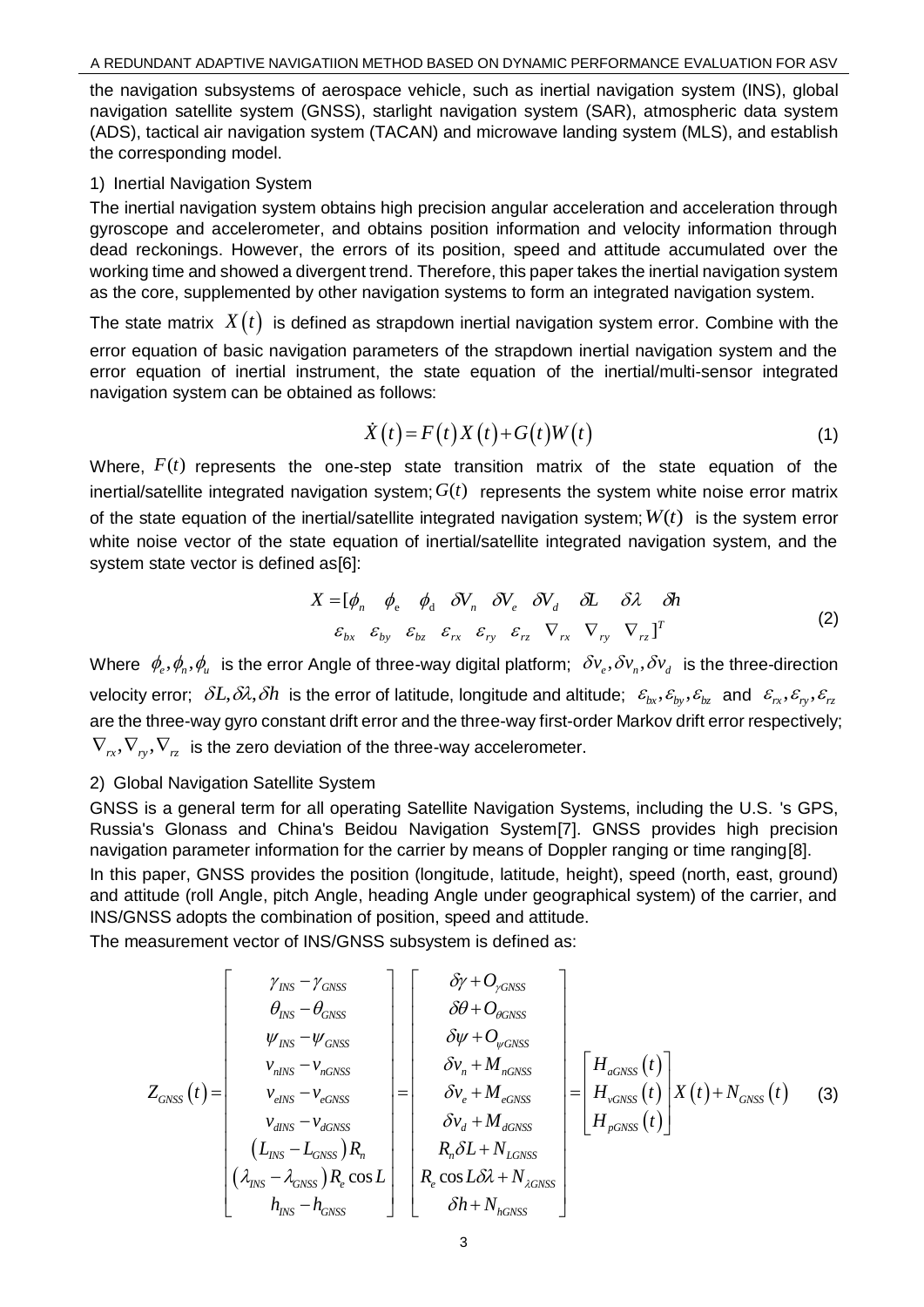Where,  $O_{_\gamma}, O_{_\theta}, O_{_\psi}$  is the attitude error of the auxiliary navigation system,  $\; M_{_n}, M_{_e}, M_{_d}\;$  is the speed error of the auxiliary navigation system, and  $N_L, N_A, N_h$  is the position error of the auxiliary navigation system.

Since there is no attitude error in the system state variable, the attitude error Angle needs to be transformed into the strapdown inertial navigation mathematical platform error Angle. The transformation relationship is as follows:

$$
\begin{bmatrix} \delta \gamma \\ \delta \theta \\ \delta \psi \end{bmatrix} = \frac{-1}{\cos \theta} \begin{bmatrix} \cos \psi & \sin \psi & 0 \\ -\sin \psi \cos \theta & \cos \psi \cos \theta & 0 \\ \cos \psi \sin \theta & \sin \psi \sin \theta & \cos \theta \end{bmatrix} \begin{bmatrix} \phi_N \\ \phi_E \\ \phi_D \end{bmatrix} = A_{3\times 3} \begin{bmatrix} \phi_N \\ \phi_E \\ \phi_D \end{bmatrix}
$$
(4)

Then, the observation matrix of the measurement equation in Equation (2) is:\n
$$
H_{aGNSS}(t)_{3\times18} = \begin{bmatrix} A_{3\times3} & 0_{3\times3} & 0_{3\times9} \end{bmatrix}_{3\times18} \tag{5}
$$

$$
H_{\nu \text{GNSS}}(t)_{3 \times 18} = \begin{bmatrix} 0_{3 \times 3} & \text{diag} \begin{bmatrix} 1 & 1 & 1 \end{bmatrix} & 0_{3 \times 3} & 0_{3 \times 9} \end{bmatrix}_{3 \times 18} \tag{6}
$$

$$
H_{pGNSS}(t)_{3\times18} = \begin{bmatrix} 0_{3\times3} & 0_{3\times3} & diag\begin{bmatrix} R_n & R_e \cos L & 1 \end{bmatrix} & 0_{3\times9} \end{bmatrix}_{3\times18}
$$
(7)

#### 3) Starlight Navigation System

Starlight navigation is based on the inertial reference frame, which uses astrometric instruments to obtain the celestial body's position and height relative to the measurement point, and then works out the navigation information. Commonly used star navigation instruments include star tracker, astronomical compass and sextant, etc[9]. However, due to the impact of astronomical observation factors such as clouds, it is unable to provide navigation information throughout the mission, which is often used to assist other navigation systems.

In this paper, the position (longitude, latitude, height) and attitude (roll Angle, pitch Angle, heading Angle) of the carrier are provided by SAR, and INS/SAR combination adopts the combination of position and attitude.

The measurement vector of INS/SAR subsystem is defined as:

$$
Z_{\text{SAR}}(t) = \begin{bmatrix} \gamma_{\text{INS}} - \gamma_{\text{SAR}} \\ \theta_{\text{INS}} - \theta_{\text{SAR}} \\ \psi_{\text{INS}} - \psi_{\text{SAR}} \\ (L_{\text{INS}} - L_{\text{SAR}})R_n \\ (\lambda_{\text{INS}} - \lambda_{\text{SAR}})R_e \cos L \end{bmatrix} = \begin{bmatrix} \delta \gamma + O_{\text{YSAR}} \\ \delta \theta + O_{\text{OSAR}} \\ \delta \psi + O_{\text{VSAR}} \\ R_n \delta L + N_{\text{LSAR}} \\ R_e \cos L \delta \lambda + N_{\text{LSAR}} \end{bmatrix} = \begin{bmatrix} H_{\text{ASAR}}(t) \\ H_{\text{PSAR}}(t) \end{bmatrix} X(t) + N_{\text{SAR}}(t) \qquad (8)
$$

Where:

$$
H_{aSAR}(t)_{3\times18} = \begin{bmatrix} A_{3\times3} & 0_{3\times3} & 0_{3\times3} & 0_{3\times9} \end{bmatrix}_{3\times18}
$$
 (9)

$$
H_{pSAR}(t)_{3\times18} = \begin{bmatrix} 0_{3\times3} & 0_{3\times3} & diag\begin{bmatrix} R_n & R_e\cos L & 1 \end{bmatrix} & 0_{3\times9} \end{bmatrix}_{3\times18}
$$
(10)

#### 4) Atmospheric Data System

Atmospheric data system is a kind of system which provides comprehensive and high precision atmospheric data information. As a common recorded navigation system, ADS can provide altitude, speed and other navigation information for flight information only by itself under all-weather conditions without radiating any information outward[10]. However, the working condition of ADS is affected by the acquisition of atmospheric data and information, so it cannot be used at hypersonic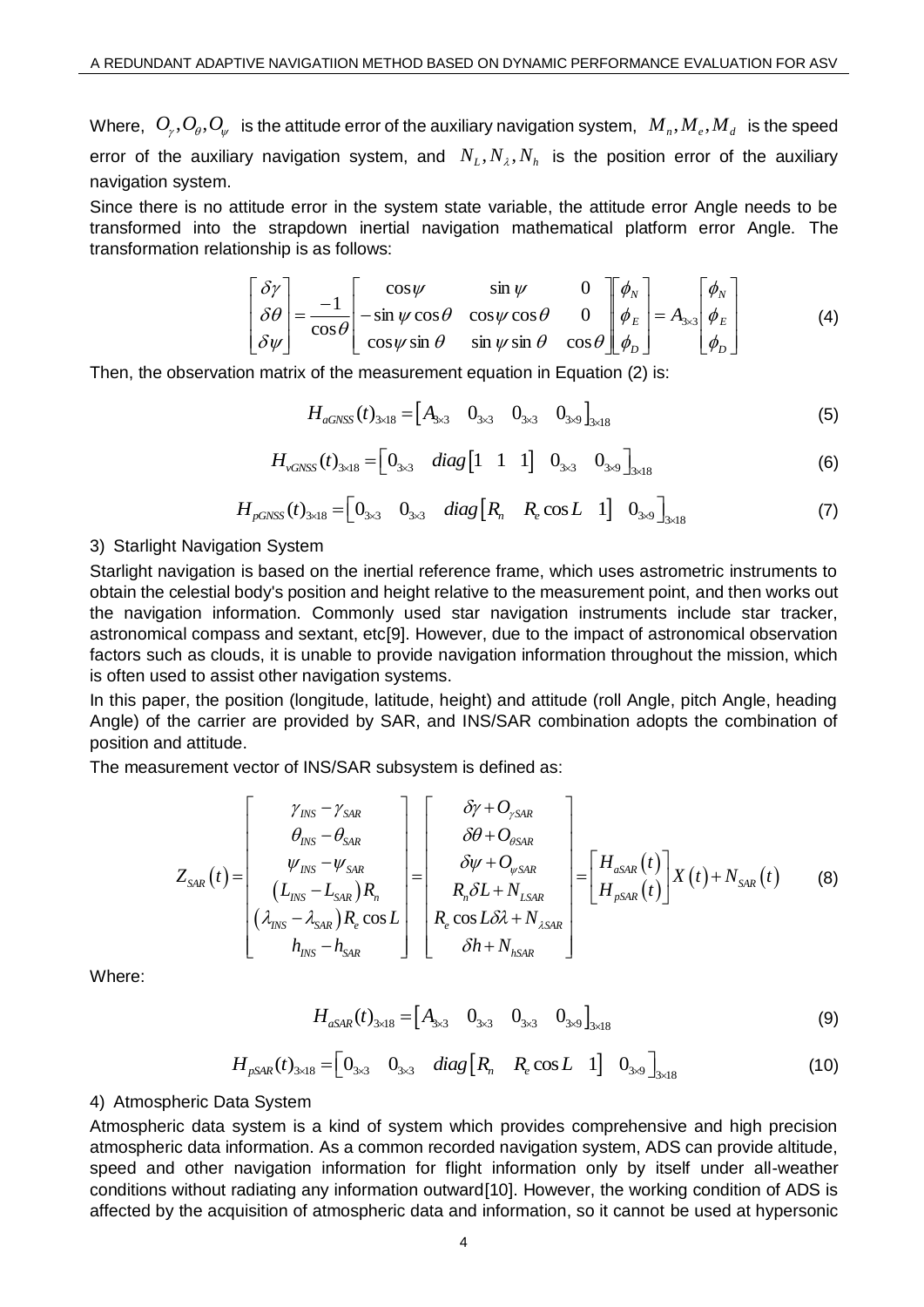velocity and outside the atmosphere.

In this paper, the ADS provides the height and velocity of the carrier (northward, eastward and groundward), and the INS/ADS combination adopts the combination of height and velocity. The measurement vector of INS/ADS subsystem is defined as:

$$
Z_{ADS}(t) = \begin{bmatrix} v_{nlNS} - v_{nADS} \\ v_{elNS} - v_{eADS} \\ v_{dlNS} - v_{dADS} \\ h_{INS} - h_{ADS} \end{bmatrix} = \begin{bmatrix} \delta v_n + M_{nADS} \\ \delta v_e + M_{eADS} \\ \delta v_d + M_{dADS} \\ \delta h + N_{hADS} \end{bmatrix} = \begin{bmatrix} H_{\nu ADS}(t) \\ H_{hADS}(t) \end{bmatrix} X(t) + N_{ADS}(t)
$$
(11)

Where:

$$
H_{\nu ADS}(t)_{3\times18} = \begin{bmatrix} 0_{3\times3} & diag \begin{bmatrix} 1 & 1 & 1 \end{bmatrix} & 0_{3\times3} & 0_{3\times9} \end{bmatrix}_{3\times18}
$$
 (12)

$$
H_{hADS}(t)_{1 \times 18} = \begin{bmatrix} 0_{1 \times 6} & [0 & 0 & 1] & 0_{1 \times 9} \end{bmatrix}_{1 \times 18}
$$
 (13)

#### 5) Tactical Air Navigation System

The radio navigation system is a kind of navigation system which can measure the distance and Angle by receiving the radio signals set by the electronic equipment on the moving body, and calculate the corresponding navigation parameters on this basis, so as to determine the position of the moving body[11]. The system can be used all day and all day, but the available distance is limited by the radio transmission power and the antenna.

The position (longitude, latitude and height) of the carrier provided by TACAN in this paper, and INS/TACAN combination adopts the way of position combination.

The measurement vector of INS/TACAN subsystem is defined as:

$$
Z_{TACAN}(t) = \begin{bmatrix} (L_{INS} - L_{TACAN})R_n \\ (\lambda_{INS} - \lambda_{TACAN})R_e \cos L \\ h_{INS} - h_{TACAN} \end{bmatrix} = \begin{bmatrix} R_n \delta L + N_{LTACAN} \\ R_e \cos L \delta \lambda + N_{ATACAN} \end{bmatrix} = H_{pTACAN}(t) X(t) + N_{TACAN}(t)
$$
(14)

$$
H_{pTACAN}(t)_{3\times18} = \begin{bmatrix} 0_{3\times3} & 0_{3\times3} & diag\begin{bmatrix} R_n & R_e \cos L & 1 \end{bmatrix} & 0_{3\times9} \end{bmatrix}_{3\times18}
$$
(15)

### 6) Microwave Landing System

The microwave landing system is to use the microwave receiver equipped by the aircraft, combined with the known landing site and other parameters, through the heading guidance, glide guidance data, solve the geometric relationship between the carrier and the landing site, so as to guide the pilot to control the aircraft into the landing site[12]. The system can provide high precision relative position information, but it can only be applied to the area near the landing site.

In this paper, MLS provides position (longitude, latitude and height) and attitude (roll Angle, pitch Angle and heading Angle under geographical system) of the carrier, and INS/MLS combination adopts the way of position and attitude combination.

The measurement vector of INS/MLS subsystem is defined as:

$$
Z_{\text{MLS}}(t) = \begin{bmatrix} \gamma_{\text{INS}} - \gamma_{\text{MLS}} \\ \theta_{\text{INS}} - \theta_{\text{MLS}} \\ \psi_{\text{INS}} - \psi_{\text{MLS}} \\ (L_{\text{INS}} - L_{\text{MLS}})R_n \\ (\lambda_{\text{INS}} - \lambda_{\text{MLS}})R_e \cos L \end{bmatrix} = \begin{bmatrix} \delta \gamma + O_{\gamma \text{MLS}} \\ \delta \theta + O_{\text{OMLS}} \\ \delta \psi + O_{\text{WMS}} \\ R_n \delta L + N_{\text{LMS}} \\ R_e \cos L \delta \lambda + N_{\text{AMLS}} \end{bmatrix} = \begin{bmatrix} H_{\text{aMLS}}(t) \\ H_{\text{pMLS}}(t) \end{bmatrix} X(t) + N_{\text{MLS}}(t) \qquad (16)
$$

Where: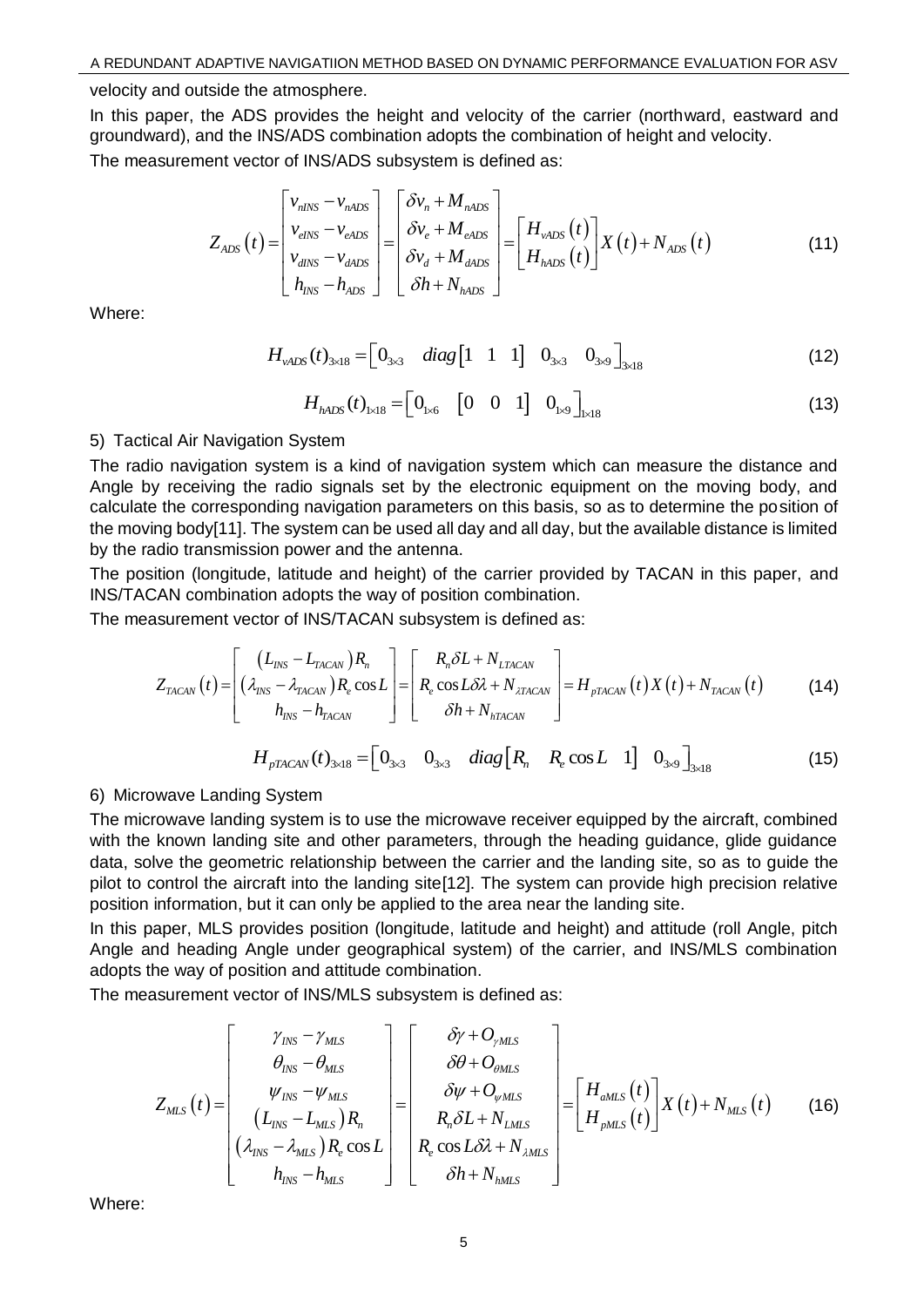$$
H_{aMLS}(t)_{3\times18} = \begin{bmatrix} A_{3\times3} & 0_{3\times3} & 0_{3\times3} & 0_{3\times9} \end{bmatrix}_{3\times18}
$$
 (17)

$$
H_{pMS}(t)_{3\times18} = \begin{bmatrix} 0_{3\times3} & 0_{3\times3} & diag\begin{bmatrix} R_n & R_e \cos L & 1 \end{bmatrix} & 0_{3\times9} \end{bmatrix}_{3\times18}
$$
(18)

### **3. Redundant Adaptive Airborne Navigation Method based on Dynamic Performance Evaluation**

#### 3.1 Information Fusion Scheme for Adaptive Navigation System

In this paper, based on the traditional decentralized filtering algorithm with two parallel structures, all possible combinations of sub-filters are listed according to the sub-filters formed by navigation sensors selected by space and space aircraft, and a complete integrated navigation scheme database is formed. Combined with the navigation system redundancy configuration scheme, a number of integrated navigation scheme databases are formed. Based on the integrated navigation scheme database, according to the current task environment, through the evaluation of the dynamic performance of the navigation system, the appropriate integrated navigation scheme can be provided for the navigation system more flexibly. The structural block diagram of the adaptive integrated navigation system proposed in this paper is shown in Figure 2 below.



Figure 2 - Block diagram of adaptive integrated navigation

## 3.2 Dynamic Evaluation Algorithm of Performance Index of Subsystems

The task of navigation is to provide the 6-DOF navigation parameters of the moving carrier, namely the 3-D position and 3-D Angle, which determine the spatial position and state of an object. Most of the existing decentralized filters adopt relatively fixed parallel hierarchical structure and switching mode, and their information fusion mode cannot adapt to the characteristics of large range and multiple flight modes of aerospace vehicles. For example, when a group of sub-filters that simply output high-precision attitude information are added into the overall solution, the position accuracy of the navigation output cannot be improved, and even the original position accuracy will be affected. In the whole flight mission process of the aerospace vehicle, the priority requirements for position information and attitude information are different at different stages. The information priority of each task stage is shown in Figure 1.

In traditional integrated navigation, all navigation sensors are combined to obtain all navigation information with optimal overall accuracy. In order to better play to the characteristics of all kinds of navigation sensor, need to study for space complex multi-stage, change under the environment of running multiple information fusion adaptive integrated navigation method, based on the redundant navigation sensor information dynamic matching real-time optimal combination, for the current environment of reliability and accuracy of the optimal navigation information. In this paper, the navigation precision of the information with high priority in different stages is calculated and compared, and the navigation scheme with the highest information precision is selected from the integrated navigation database to obtain the optimal navigation results with the required information. In this paper, Actual Navigation Performance (ANP) was selected as the dynamic Performance evaluation index to calculate the current Navigation accuracy and integrity of the carrier. According to the actual navigation performance theory, the position, velocity and attitude covariances are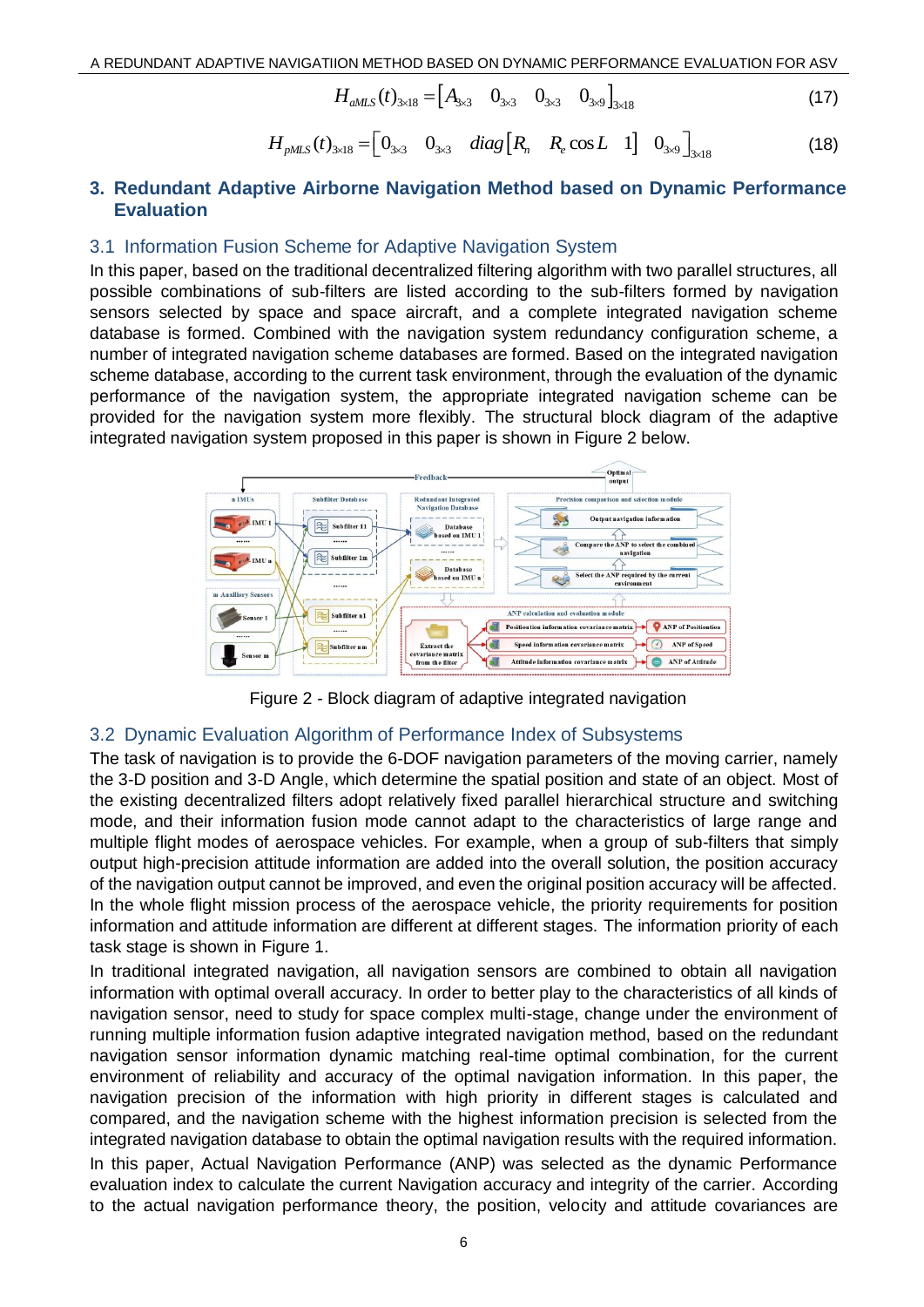obtained through decentralized estimation of sub-filters by using multivariate Gaussian characteristics. Then, the evaluation model from the covariance matrix to the actual navigation performance indexes is established to obtain the corresponding dynamic performance evaluation indexes. The calculation is as follows:

## *3.2.1 ANP Calculation Method for Position Information*

According to multivariate Gaussian characteristics, the covariance matrix of the position can be obtained by using the covariance matrix of the sub-filter, which is defined as follows[13]:

$$
E_{pos} = [\delta \varphi \quad \delta \lambda] \tag{19}
$$

$$
P_{pos} = \text{cov}\left[E_{pos}\right] = \begin{bmatrix} \sigma_{\varphi}^2 & \sigma_{\varphi\lambda}^2 \\ \sigma_{\lambda\varphi}^2 & \sigma_{\lambda}^2 \end{bmatrix}
$$
 (20)

The position estimation error of the integrated navigation system includes longitude error and latitude error in the horizontal plane, which is non-horizontal error, and it needs to be transformed into linear error in the horizontal plane through coordinate transformation  $\;(x,y)$ :

$$
\begin{cases}\n x = \delta \lambda \cdot R \cos \varphi \\
y = \delta \varphi \cdot R\n\end{cases}
$$
\n(21)

On this basis, the covariance of the position error is obtained from the covariance matrix, which can be used to determine the long and short semi-axes of the ellipse.

$$
e_{pos} = \begin{bmatrix} x & y \end{bmatrix} \tag{22}
$$

$$
p_{pos} = \begin{bmatrix} \sigma_x^2 & \sigma_{xy}^2 \\ \sigma_{yx}^2 & \sigma_y^2 \end{bmatrix} = R^2 \begin{bmatrix} \cos^2 \varphi \sigma_x^2 & \cos^2 \varphi \sigma_{\varphi \lambda}^2 \\ \cos^2 \varphi \sigma_{\lambda \varphi}^2 & \sigma_{\varphi}^2 \end{bmatrix}
$$
(23)

Construct probability ellipse and calculate eigenvalues:

$$
p_{pos} = A\Lambda A^{-1} \tag{24}
$$

Where,  $\,A\,$  is the eigenvector of the eigenvalue  $\,$   $\lambda_{i}\,$  corresponding to matrix  $\,$   $p_{_{pos}}$ , then the long and short semi-axes of the ellipse are:

$$
axis_{\text{major}} = \max\left(\sqrt{\lambda_1}, \sqrt{\lambda_2}\right) \tag{25}
$$

$$
axis_{\text{minor}} = \min\left(\sqrt{\lambda_1}, \sqrt{\lambda_2}\right) \tag{26}
$$

Calculate the ANP of position information:

$$
ANP_{posi} = k \cdot axis_{major} \tag{27}
$$

$$
k = \frac{(2.4477 - 1.9625)}{axis_{\text{major}} / axis_{\text{minor}}} + 1.9625
$$
 (28)

### *3.2.2 ANP Calculation Method for Attitude Information*

The covariance matrix of the attitude is obtained by using the covariance matrix of the sub-filter, which is defined as follows:

$$
E_{\text{atti}} = \begin{bmatrix} \delta \varphi_E & \delta \varphi_N & \delta \varphi_U \end{bmatrix} \tag{29}
$$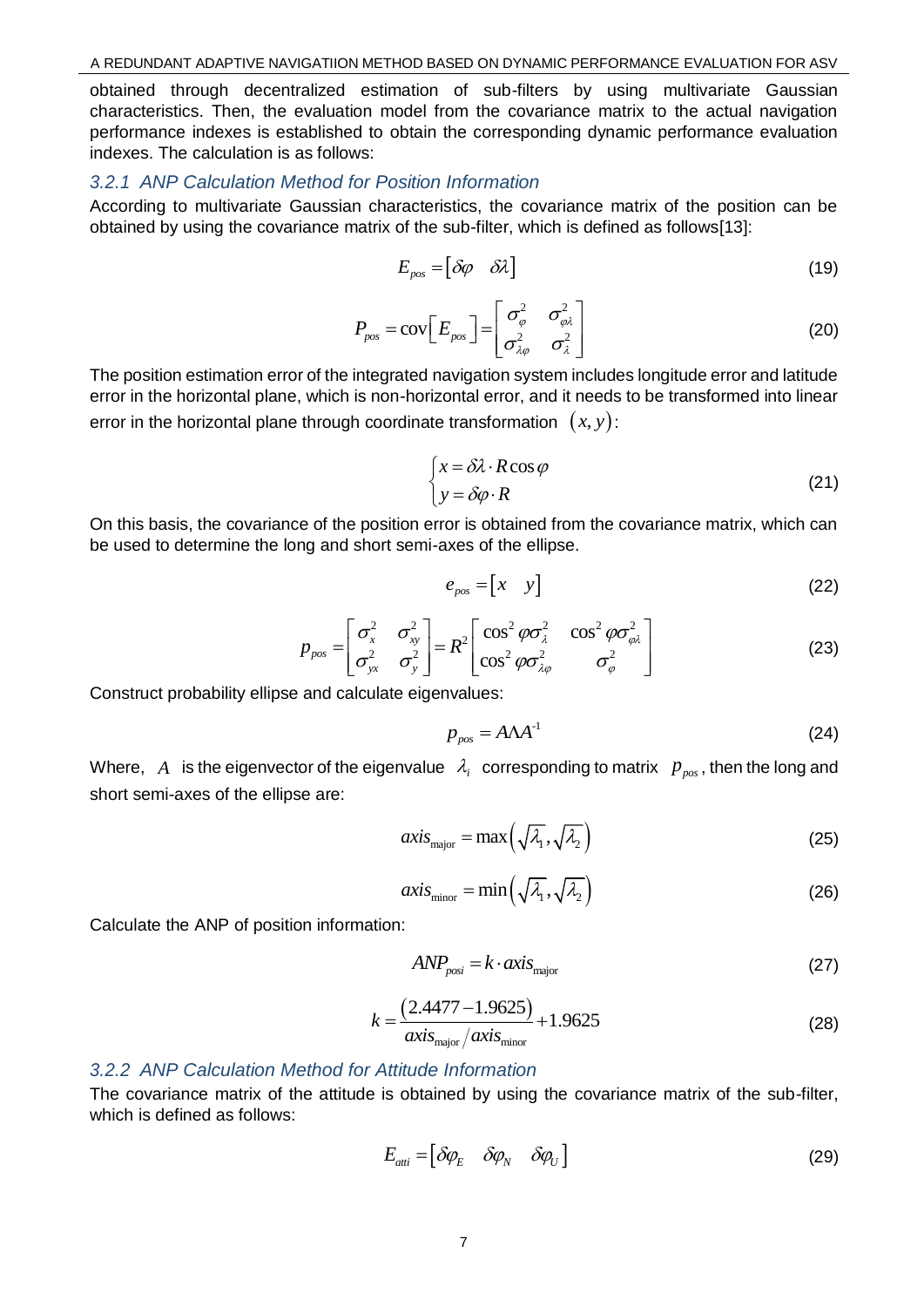$$
p_{\text{anti}} = \text{cov}\left[E_{\text{anti}}\right] = \begin{bmatrix} \sigma_{\varphi_E}^2 & \sigma_{\varphi_E \varphi_N}^2 & \sigma_{\varphi_E \varphi_U}^2 \\ \sigma_{\varphi_N \varphi_E}^2 & \sigma_{\varphi_N}^2 & \sigma_{\varphi_N \varphi_U}^2 \\ \sigma_{\varphi_U \varphi_E}^2 & \sigma_{\varphi_U \varphi_N}^2 & \sigma_{\varphi_U}^2 \end{bmatrix}
$$
(30)

Calculate the long and short half axes of the probability ellipse:

$$
p_{\text{anti}} = A\Lambda A^{-1} \tag{31}
$$

Where,  $\,A\,$  is the eigenvector of the eigenvalue  $\,$   $\lambda_{i}\,$  corresponding to matrix  $\,$   $p_{\rm \scriptscriptstyle pos}$  , then the long and short semi-axes of the ellipse are:

$$
axis_{\text{major}} = \max\left(\sqrt{\lambda_1}, \sqrt{\lambda_2}, \sqrt{\lambda_3}\right) \tag{32}
$$

$$
axis_{\text{minor}} = \min\left(\sqrt{\lambda_1}, \sqrt{\lambda_2}, \sqrt{\lambda_3}\right) \tag{33}
$$

Calculate the ANP of attitude information:

$$
ANP_{\text{atti}} = k \cdot axis_{\text{major}} \tag{34}
$$

$$
k = \frac{(2.4477 - 1.9625)}{axis_{\text{major}} / axis_{\text{minor}}} + 1.9625
$$
 (35)

#### *3.2.3 ANP Calculation Method for Velocity Information*

The covariance matrix of the velocity is obtained by using the covariance matrix of the sub-filter, which is defined as follows:

$$
E_{v} = \begin{bmatrix} \delta v_{E} & \delta v_{N} & \delta v_{U} \end{bmatrix}
$$
 (36)

$$
p_{v} = \text{cov}\left[E_{v}\right] = \begin{bmatrix} \sigma_{v_{E}}^{2} & \sigma_{v_{E}v_{N}}^{2} & \sigma_{v_{E}v_{U}}^{2} \\ \sigma_{v_{N}v_{E}}^{2} & \sigma_{v_{N}}^{2} & \sigma_{v_{N}v_{U}}^{2} \\ \sigma_{v_{U}v_{E}}^{2} & \sigma_{v_{U}v_{N}}^{2} & \sigma_{v_{U}}^{2} \end{bmatrix}
$$
(37)

Calculate the long and short half axes of the probability ellipse:

$$
p_{\text{atti}} = A\Lambda A^{-1} \tag{38}
$$

Where,  $\,A\,$  is the eigenvector of the eigenvalue  $\,$   $\lambda_{i}\,$  corresponding to matrix  $\,$   $p_{_{pos}}$ , then the long and short semi-axes of the ellipse are:

$$
axis_{\text{major}} = \max\left(\sqrt{\lambda_1}, \sqrt{\lambda_2}, \sqrt{\lambda_3}\right) \tag{39}
$$

$$
axis_{\text{minor}} = \min\left(\sqrt{\lambda_1}, \sqrt{\lambda_2}, \sqrt{\lambda_3}\right) \tag{40}
$$

Calculate the ANP of velocity information:

$$
ANP_{\text{atti}} = k \cdot axis_{\text{major}} \tag{41}
$$

$$
k = \frac{(2.4477 - 1.9625)}{axis_{\text{major}} / axis_{\text{minor}}} + 1.9625
$$
 (42)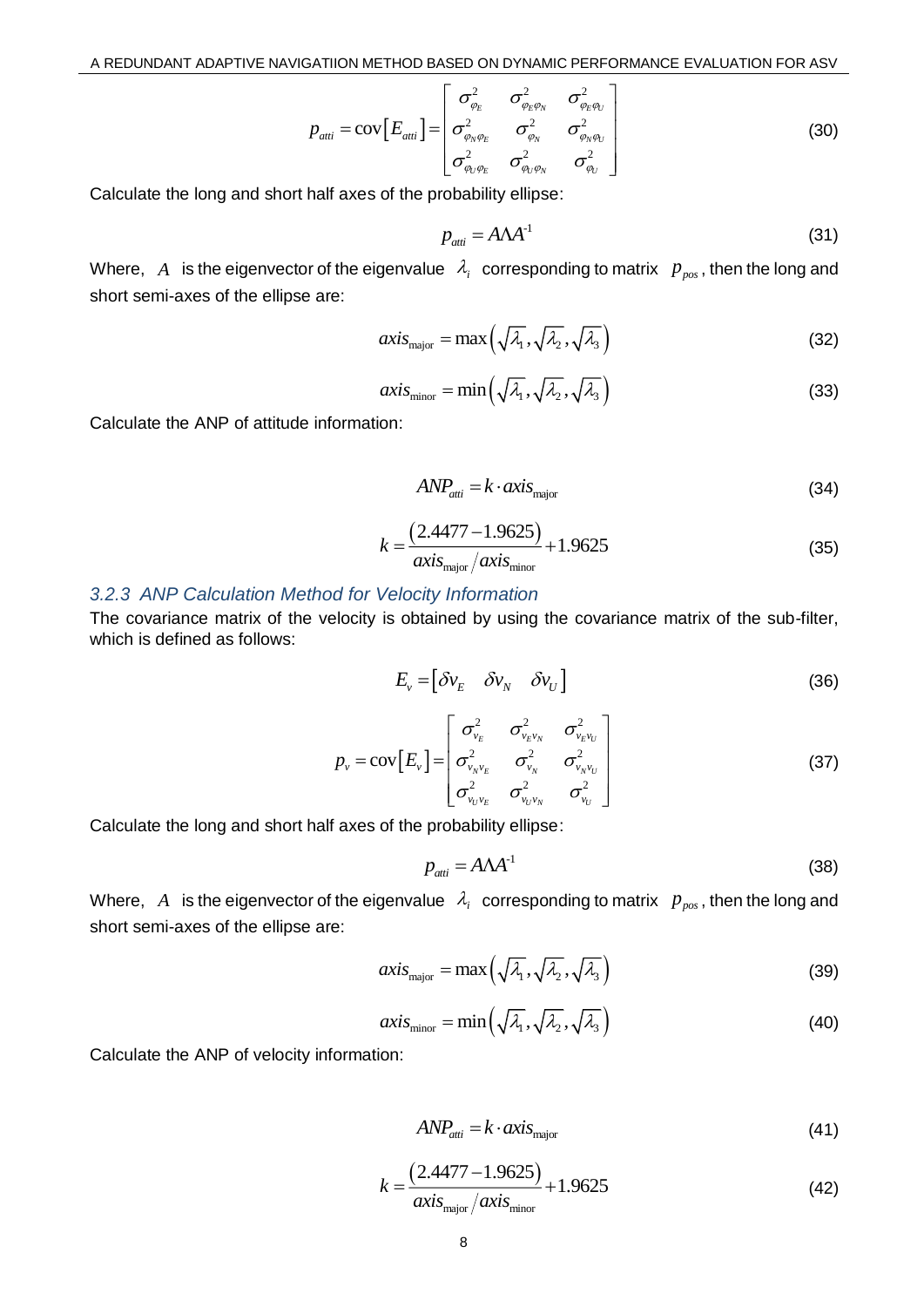### 3.3 Adaptive Navigation based on Dynamic Performance Evaluation of Redundant **Subsystems**

As shown in Figure 2, this paper takes n sets of INS as the core component of the navigation system and forms A sub-filter by combining with other *m* sets of auxiliary navigation systems in the way of standard Kalman filter respectively, in which the sub-filter composed of the *Noi*. INS and the  $No.j$  auxiliary navigation is denoted as  $\, S\!f_{i,j}.$  The sub-filter adopts closed-loop Kalman filter, and its expression is as follows[14]:

The one-step prediction equation of the state:

$$
\hat{X}_{k|k-1} = \Phi_{k,k-1} \hat{X}_{k-1|k-1}
$$
\n(43)

The estimation equation of the state:

$$
\hat{X}_{k|k} = \hat{X}_{k|k-1} + K_k \left( Z_k - H_k \hat{X}_{k|k-1} \right)
$$
\n(44)

The gain equation of the filter:

$$
K_{k} = P_{k|k-1} H_{k}^{T} \left( H_{k} P_{k|k-1} H_{k}^{T} + R_{k} \right)^{-1}
$$
(45)

The mean square error equation of one step prediction:

$$
P_{k|k-1} = \Phi_{k,k-1} P_{k-1} \Phi_{k,k-1}^T + \Gamma_{k-1} Q_{k-1} \Gamma_{k-1}^T
$$
\n(46)

The mean square error equation of the estimation:

$$
P_{k|k} = (I - K_k H_k) P_{k|k-1} (I - K_k H_k)^T + K_k R_k K_k^T
$$
\n(47)

Where,  $Z_k$  and  $H_k$  are respectively the quantity direction finding quantity and measurement matrix at the moment  $|k|$  as described in Section 2.2 of this paper;  $|X_{k|k-1}|$  $\hat{X}_{k|k-1}$  is the one-step prediction value of system state;  $\hat{X}_{k|k}$  is the estimated value of the system state at the current moment;  $K_{k}$ is the filtering gain matrix at the current moment of the system;  $P_{k|k-1}$  is the covariance matrix of one-step prediction error estimation of system state;  $\ P_{_{k|k}}\,$  is the covariance matrix of system state error estimation;  $\, \Phi_{k,k-1} \,$  is the one-step transfer matrix of the system;  $\, Q_{k-1} \,$  is the system state noise matrix;  $R_k$  is the measurement noise matrix. Then the state estimate and state error estimate covariance matrix are denoted as the error matrix  $\ X_{i,j}$  and covariance matrix  $\ P_{i,j}$  of the sub-filter  $\pmb{S\!f}_{i,j}$  , respectively.

Sub-filters composed of the same INS form a filter database together, then a total of *n* sub-filter databases are formed. Where, the *No.i* sub-filter database is denoted as follows:<br> $Db_{s f,i} = \left\{S f_{i,1} \quad \cdots \quad S f_{i,k} \quad \cdots \right\}, k = 1, \cdots, m$  (48)

$$
Db_{sf,i} = \left\{ Sf_{i,1} \quad \cdots \quad Sf_{i,k} \quad \cdots \right\}, k = 1, \cdots, m \tag{48}
$$

Then a combined navigation scheme database centered on the i *Noi*. INS is established with the sub-filters in database  $\;Db_{\tiny{sf,i}}\,,$  denoted as  $\;Db_{\tiny{IN,i}}\,.$ 

$$
Db_{IN,i} = \left\{ IN_{i,1} \quad \cdots \quad IN_{i,l} \quad \cdots \right\}, l = 1, \cdots, 2^m - 1 \tag{49}
$$

The error matrix  $X_{i,j}$  and covariance matrix  $P_{i,j}$  of each combination mode in the database are extracted, and the dynamic performance evaluation indexes of its position, speed and attitude are calculated by using the algorithm in Section 3.2 above. As shown in Figure 3, before modifying  $\sqrt{~INS}_{i}$  , the required performance evaluation indicators are selected for calculation according to the current task requirements, and the integrated navigation scheme with the smallest ANP value is selected for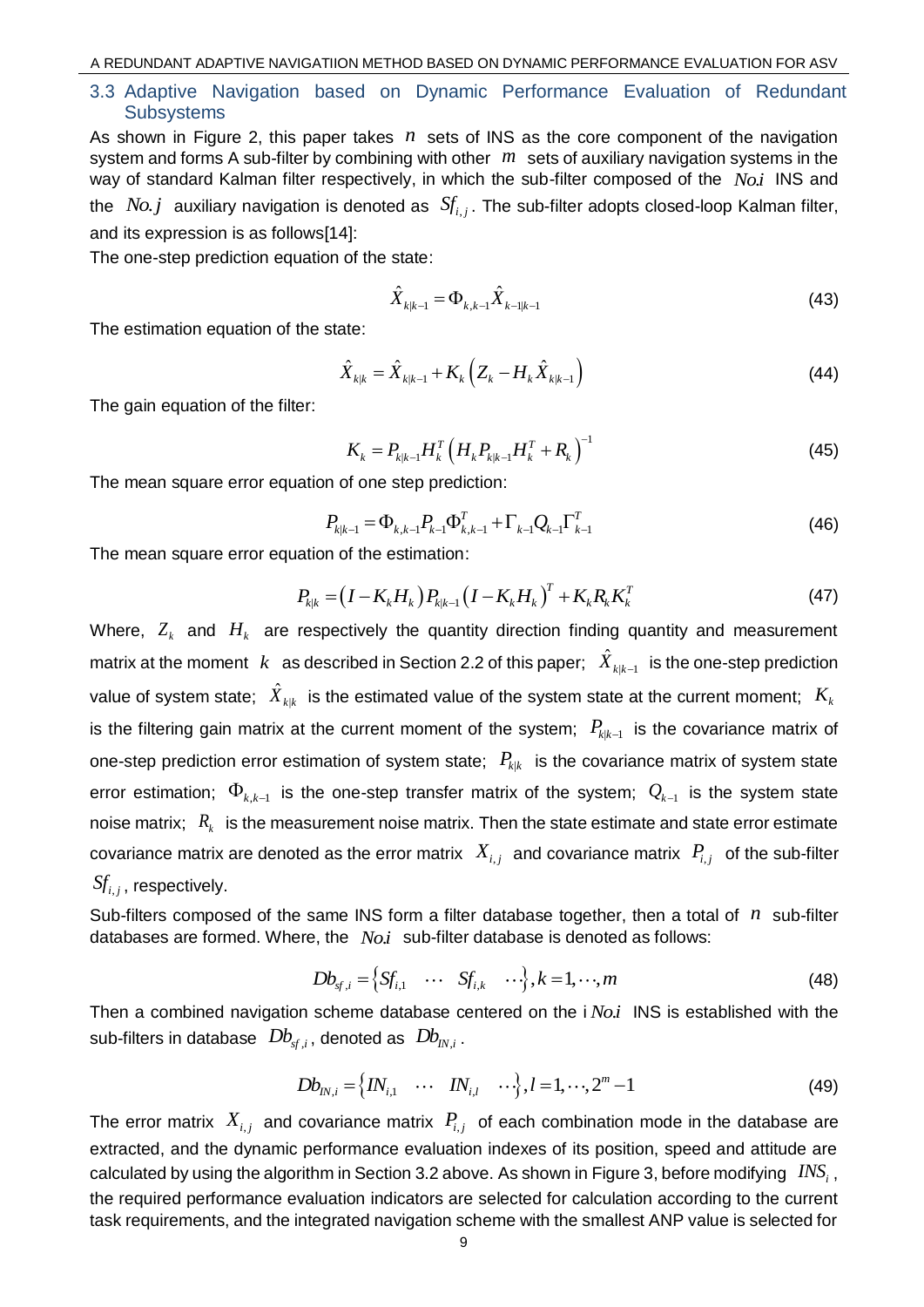modifying  $INS_i$ . Before the output of the adaptive navigation system,  $INS_i$  with the smallest current ANP value is selected as the optimal output of the adaptive navigation system by comparing the dynamic performance index of  $\sqrt{INS}_i$  with redundant configuration.



Figure 3 - Flow chart of adaptive navigation system

# **4. Simulation and Analysis**

To test the dynamic performance evaluation indicators in the practical application of the navigation task, this section will combine space flight path, according to this paper, section 2, the adaptive navigation system, navigation system of inertial navigation redundancy configuration simulation, validation navigation method in this paper is compared with traditional method, the extraction of the optimal output performance advantages.

# 4.1 Simulation Conditions

According to the flight mission of aerospace vehicle, its flight process can be divided into ascent stage, in-orbit stage, re-entry stage and landing stage. Combined with the flight environment of each flight stage, the flight path of the aerospace vehicle was simulated, and the simulation time was 4500s.The three-dimensional track is shown in Figure 4.



Figure 4 - 3D schematic diagram of flight path of aerospace vehicle

This simulation takes the inertial navigation system as the core component and the other navigation systems as the auxiliary navigation system to form a variety of integrated navigation modes and establish the integrated navigation scheme database.

The adaptive navigation system is equipped with two sets of inertial navigation systems, whose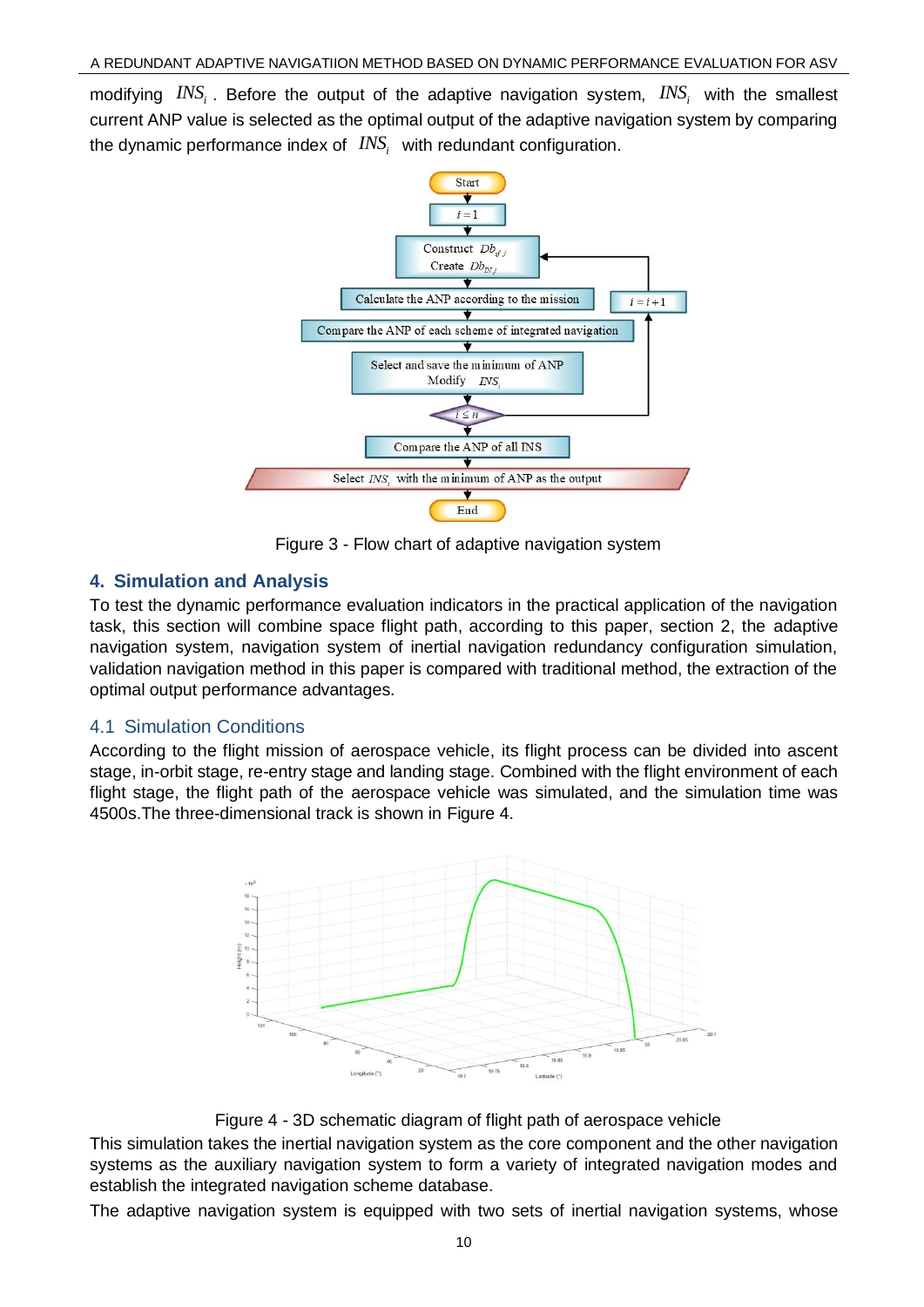parameters are shown in Table 1 below.

| Table 1 - INS parameters                                      |                   |  |  |  |
|---------------------------------------------------------------|-------------------|--|--|--|
| <b>Attribute</b>                                              | Value             |  |  |  |
| Gyro drift error rate                                         | $0.1\%$ hr        |  |  |  |
| First order Markov correlation time of gyro drift error       | 3600s             |  |  |  |
| Accelerator bias error                                        | $0.0001 \times g$ |  |  |  |
| First order Markov correlation time of accelerator bias error | 1800s             |  |  |  |
| Output cycle time                                             | 0.02s             |  |  |  |

The adaptive navigation system is additionally equipped with GNSS, SAR, ADS, TACAN and MLS. The parameters of the navigation subsystem are shown in Table 2 below.

|                                 |                                                    |                           | . <del>.</del>           |                            |
|---------------------------------|----------------------------------------------------|---------------------------|--------------------------|----------------------------|
| <b>Subsystem</b><br><b>Type</b> | <b>Output</b><br><b>Information</b><br><b>Type</b> | <b>Precision</b><br>Value | <b>Measuring</b><br>Unit | <b>Services</b><br>Time(s) |
| <b>GNSS</b>                     | Position                                           | 100                       | m                        |                            |
|                                 | Velocity                                           | 0.4                       | m/s                      | $0 - 4500$                 |
|                                 | Attitude                                           | 0.02                      | $\circ$                  |                            |
| <b>SAR</b>                      | Position                                           | 50                        | m                        | 1200-2800                  |
|                                 | Attitude                                           | 0.01                      | $\circ$                  |                            |
| <b>ADS</b>                      | Height                                             | 50                        | m                        | $0 - 700$                  |
|                                 | Velocity                                           | 0.2                       | m/s                      | 3300-4500                  |
| <b>TACAN</b>                    | Position                                           | 20                        | m                        | 3500-4500                  |
| <b>MLS</b>                      | Position                                           | 10                        | m                        | 4000-4500                  |
|                                 | Attitude                                           | 0.01                      | $\circ$                  |                            |

Table 2 - Subsystem parameters of adaptive navigation system

# 4.2 Analysis of Simulation Results

The adaptive navigation system based on dynamic performance evaluation method is simulated according to the above modeling of the flight path and navigation system of the aerospace vehicle. Figure 5 below shows the service time of each subsystem at each stage during the flight of the space vehicle.



Figure 5 – Service time of the subsystems

Subgraph (a) of Figure 6, Figure 7 and Figure 8 respectively show the position, velocity and attitude error curves of each subsystem. Subgraph (b) shows the ANP of position, velocity, and attitude of each subsystem.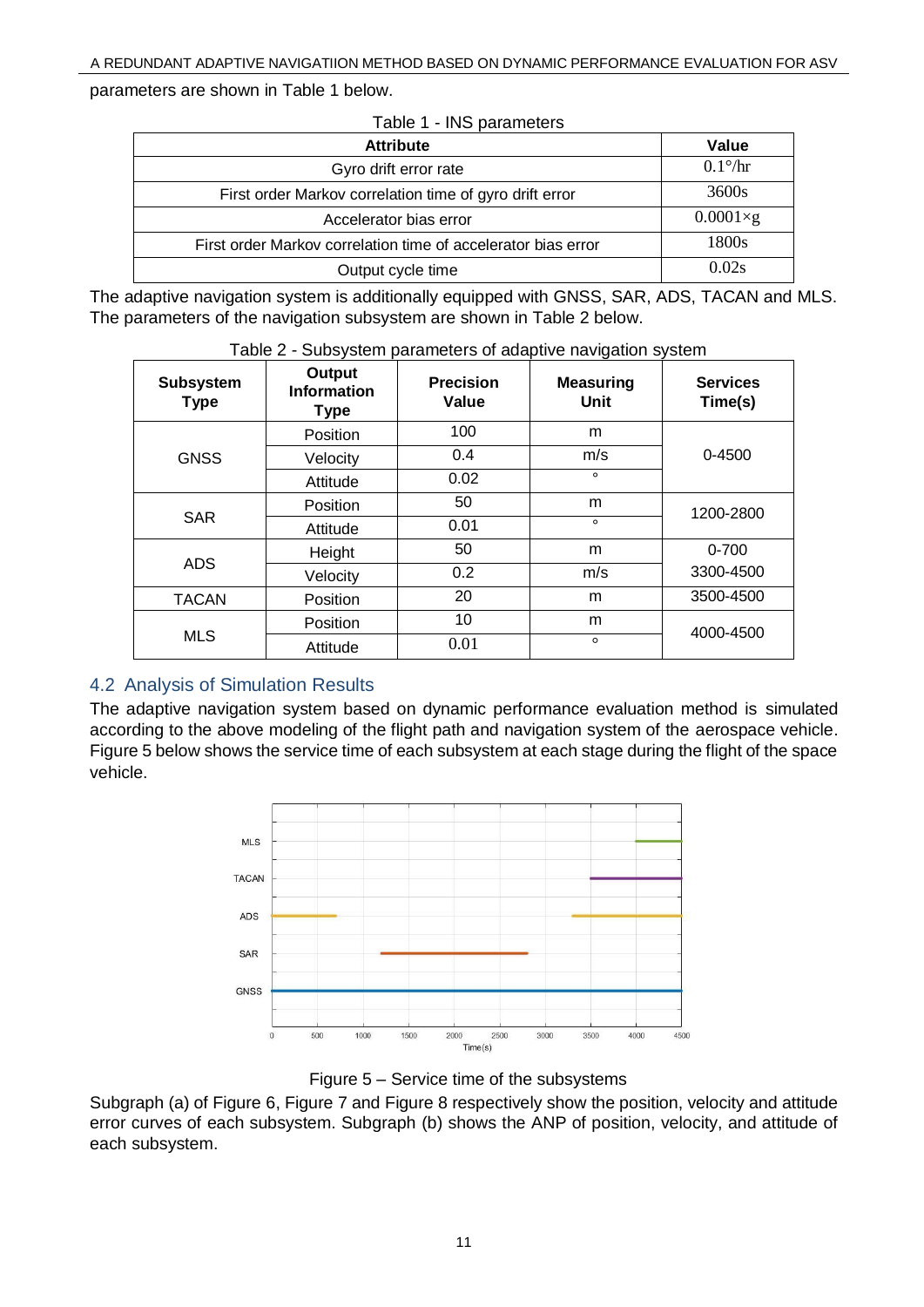





Figure 8 - Error (a) and ANP (b) of the subsystems(Attitude)

According to the above curves, it can be seen that the dynamic performance evaluation index proposed in this paper can track the errors of integrated navigation well. Through comparison and selection in advance, a suitable integrated navigation scheme can be provided to modify the inertial navigation.



Figure 9 - Error of adaptive navigation system

Figure 9 is the error curve after selecting the optimal navigation output from the output of two sets of INS through dynamic performance evaluation. As can be seen from the above figure, through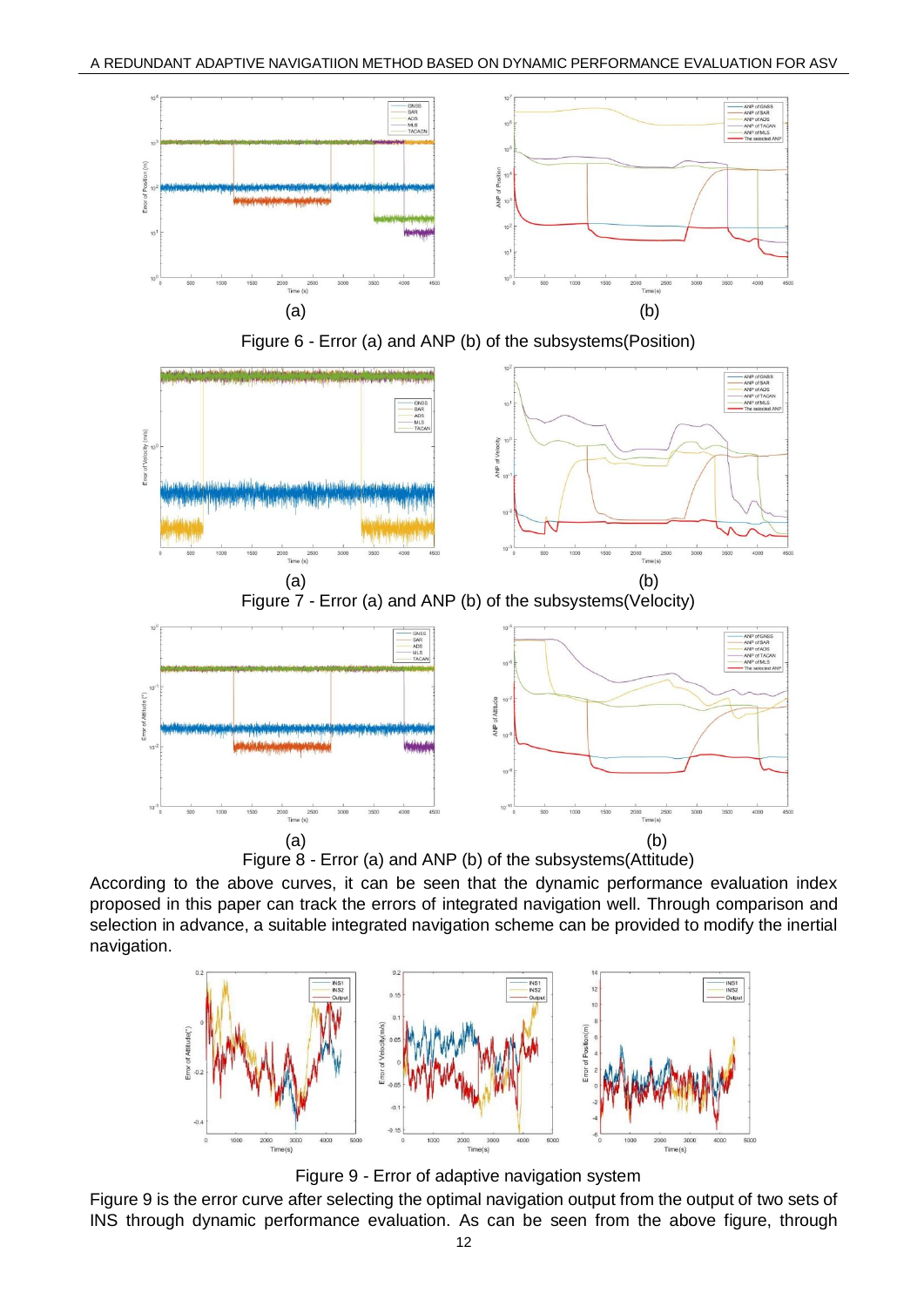dynamic performance evaluation, the adaptive navigation system proposed in this paper can select the optimal output from the inertial navigation system with redundant configuration, effectively improving the overall navigation accuracy.

It can be seen from the simulation results in this section that the adaptive navigation method proposed in this paper can provide high-precision navigation information in the whole flight mission of aerospace vehicle.

## **5. Conclusions**

To sum up, this paper studies the airborne redundant adaptive navigation method based on dynamic performance evaluation for aerospace vehicle. Based on the traditional two-level parallel decentralized filtering structure, the integrated navigation scheme database is formed to make the multi-information integrated navigation scheme more flexible. The optimal navigation scheme can also be selected in the navigation system with redundant navigation sensors. At the same time, aiming at the multi-information integrated navigation filtering algorithm, the performance calculation and prediction module are added to make the prediction of navigation scheme accuracy possible. By adding the precision contrast and selection module, the navigation scheme with higher navigation precision is selected from the multi-source information navigation scheme database, and the overall accuracy of the multi-information fusion integrated navigation system is improved.

## **6. Acknowledgements**

This work was partially supported by the National Natural Science Foundation of China (Grant No. 62073163, 61703208, 61873125), the National Key Research and Development Program of China (Grant No. 2019YFA0706003), the Shanghai Aerospace Science and Technology Innovation Fund(SAST2020-073, SAST2019-085), the Foundation Research Project of Jiangsu Province (The Natural Science Foundation of Jiangsu Province, Grant No. BK20170815, BK20170767, BK20181291), the Fundamental Research Funds for the Central Universities(Grant No. NZ2020004, NZ2019007), the 111 Project(B20007), Introduction plan of high end experts(G20200010142), the Science and Technology Innovation Project for the Selected Returned Overseas Chinese Scholars in Nanjing, the Foundation of Key Laboratory of Navigation, Guidance and Health-Management Technologies of Advanced Aircraft (Nanjing University of Aeronautics and Astronautics), Ministry of Industry and Information Technology, the Foundation of Engineering Research Center of Autonomous Control Technology of Aircraft (Nanjing University of Aeronautics and Astronautics), Ministry of Education, Jiangsu Key Laboratory "Internet of Things and Control Technologies"& the Priority Academic Program Development of Jiangsu Higher Education Institutions.

## **7. Contact Author Email Address**

rongwang@nuaa.edu.cn, tingyu-nie@nuaa.edu.cn

## **8. Copyright Statement**

The authors confirm that they, and/or their company or organization, hold copyright on all of the original material included in this paper. The authors also confirm that they have obtained permission, from the copyright holder of any third party material included in this paper, to publish it as part of their paper. The authors confirm that they give permission, or have obtained permission from the copyright holder of this paper, for the publication and distribution of this paper as part of the ICAS proceedings or as individual off-prints from the proceedings.